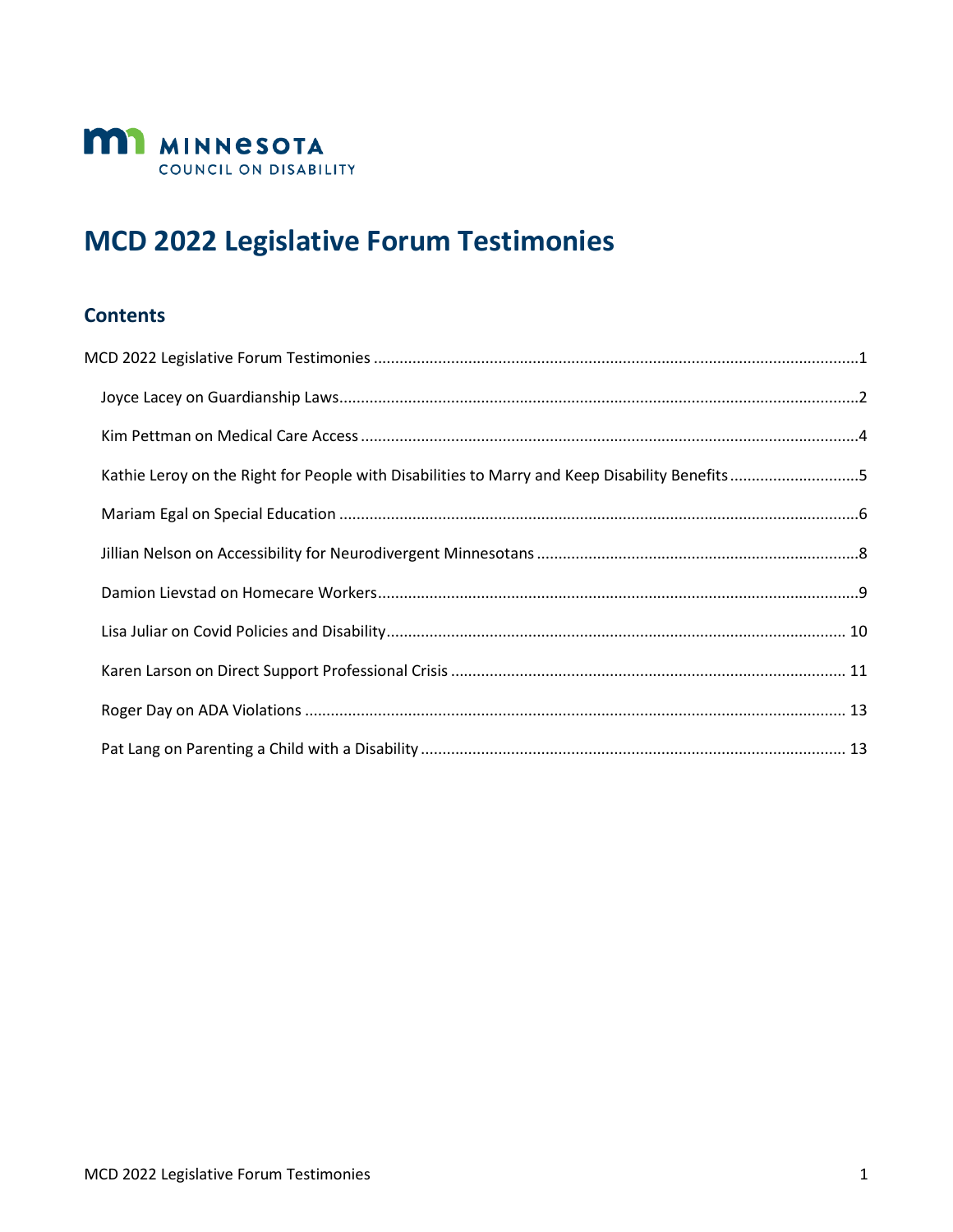<span id="page-1-0"></span>**Disclaimer:** These testimonies are based on a live script of the forum; therefore, there may be typos or omission of words. There might be language in these testimonies that some could find offensive.

#### **Joyce Lacey on Guardianship Laws**

My name is Joyce Lacey, and I'm here today to plead with you to call your legislators, and if legislators are on, I'm begging them to listen.

I'm here to plead with you to pass Senate File number 1462, and House File number 2093. Basically, what they do is they enforce the bill of rights for wards, that is people that have been put in guardianship and conservatorship throughout the state. It also lets people know that they cannot overdrug or unnecessarily drug their wards. I'm going to tell you a story of what happened to my mother, and I wasn't even aware there was a bill of rights because of what happened to her.

First of all, my mother had just returned from the national pageant. She was in a senior pageant and was crowned Miss Congeniality. She had a lot of spunk. If you remember the Golden Girls, she was so much like Sophia on the Golden Girls - tiny and petite but lots of energy.

So, we were helping with the Alzheimer's walk. It was September and her breathing got bad. She had congestive heart failure, and she was disabled but still going strong, like most of us are still doing. So, I ended up taking her to the E.R., and they wanted to keep her for observation. So, I agreed to keep her in the hospital.

Now, this is before Covids and so we all stayed in the hospital. The next day, a hospitalist doctor, a hospice nurse, social worker, and a chaplain of all people came, and they tried to convince me to put her DNR, dump her in a nursing home, and put her on hospice.

I said, "Absolutely not."

I was the power of attorney and she wanted to live, and she was feisty and had so much to give to the community.

So, anyway, the doctor, hospitalist doctor - never seen her before in his life - he said, "Well, you're a very, very poor power of attorney. And by the way, are you the legal guardian?"

And I said, "No, she doesn't need a legal guardian. She's not incompetent."

So, he left and he said he had wasted 27 minutes on me. Anyway, the next day they came back, they went over my head. They got an emergency guardianship conservatorship to do with her what they wanted to do. So, I said, first of all, they were giving her a shot.

She said, "No, no, I don't want to go into a nursing home."

They gave her a shot and I said, "What are you doing?"

The nurse said, "We've been ordered by the guardian to make her comply with any and all means necessary."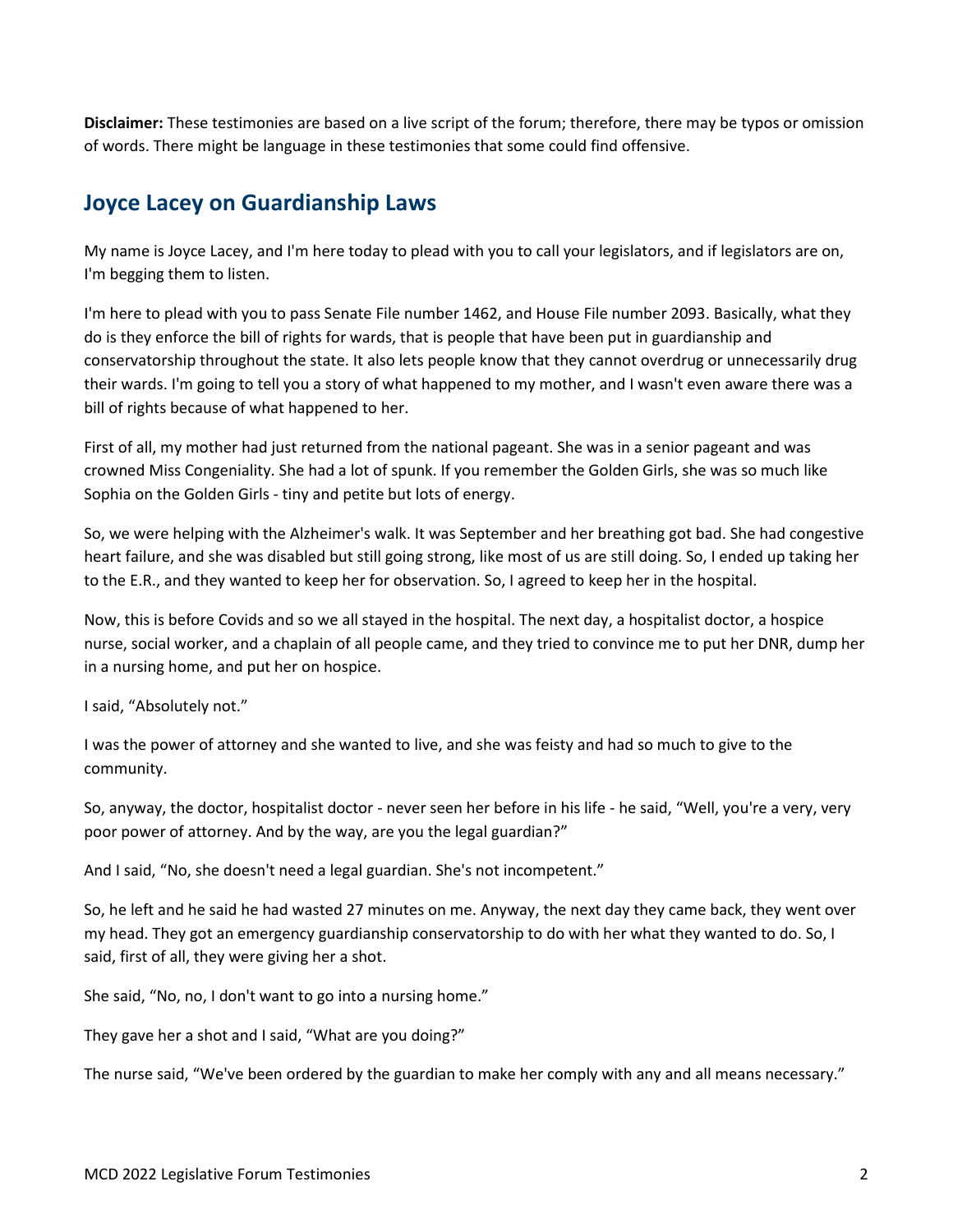Which is they were giving her a shot of morphine to knock her out. I couldn't believe they could get by with that because she did not want to go in a nursing home, and the ones they were putting her in… We were in the Twin Cities because the Alzheimer's walk was at Target Field. The nursing home they were putting her in was 250 miles away, and I called and there was one closer, but they insisted she go to this nursing home.

So first off, we had an emergency. We had an ambulance bill of 215 miles, which you can imagine how much that cost. She gets to the nursing home and right away, after she's been drugged I don't know how many times, because she was feisty like Sophia. And they have a court reporter there waiting to interrogate her.

And I cannot believe that they could do that. That's entrapment.

Anyway, when she was at the nursing home, they refused to allow her to go out the door. They wouldn't allow her to use a commode or a toilet. She had to use a bedpan her entire stay. She was given day-old purchase rated food and drugged continuously.

And she didn't need the drugs, she didn't need objection, a could done, morphine, all these things. They're called chemical restraints, as you know, because people cannot use physical restraints anymore. They've started to use chemical restraints.

And this guardianship probate thing is done in a probate court, which is meant for property, so the person is made into a piece of property. Thus, it's kind of like slavery.

All my mother's money was taken from her, everything she owned including her person, and she didn't have any choice with anything. Whatever the guardian said, went. So that was it. Within three weeks, she had pneumonia, staph infections, UTI, bed sores. Never had any of that in sheer life.

So, what happened then was they had to take her to the hospital because she wasn't DNR, and she wasn't in hospice. So, they took her to the hospital. They took her to Fargo, and she ended up fighting all that with antibiotics.

On Monday they took her in. By Wednesday, she was sitting up. So happy she could sit on a commode to go to the bathroom and eat good food.

So, I found a place, a nursing home close by the hospital, Bethany. And they had a bed, and so I thought that's where she was going. But no, the next day came and she was being released. The guardian insisted she go 80 miles back to this other nursing home, which I late found out the guardian's company operated. Anyway, so she was force are the to go back there.

I was removed by security because I said they nearly killed her in three weeks. I would rather go to jail then have her go back there, but they forced her to go back, and she didn't want to go back.

Anyway, all her bills of rights were taken. Anyway, I called adult protection three times, got letters back from the county saying they decided not to investigate. I called the ombudsman. Ombudsman got a letter back going, no, no, they weren't going to investigate, either. So, she gets back to the nursing home. After she's fought all that and bite it, then the nursing home doctor puts her on hospice, and they drug her even more heavily.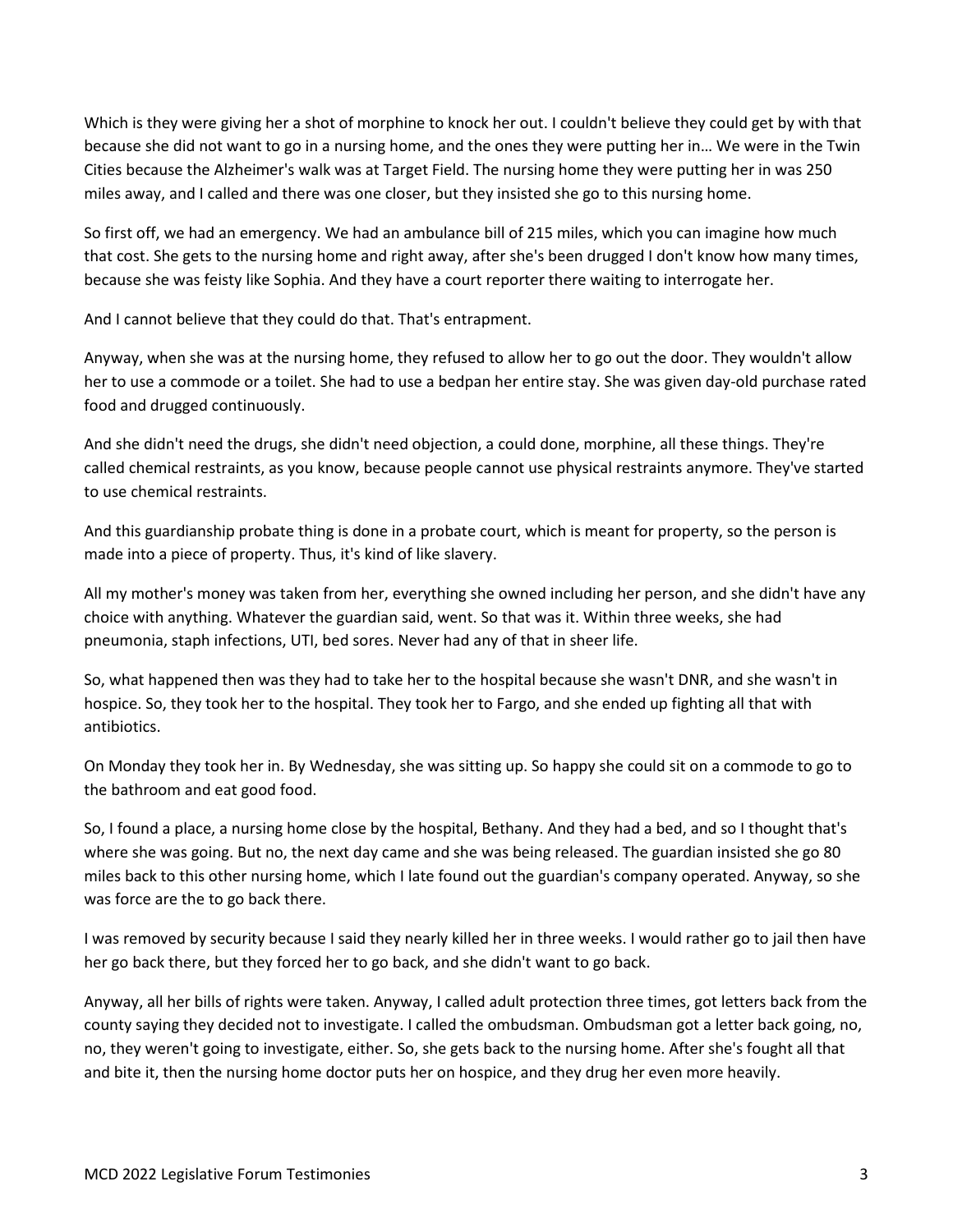Well, needless to say, she passed, and all this should have been avoided. My mother did not want to be DNR. She did not want to be on hospice. She didn't want those drugs. Then I later found out that hospice was given \$11.5 billion from the Affordable Care Act to go basically from the…they used to be good. It was basically care, basically helping people that were terminally ill. Now, my mother wasn't terminally ill.

So, I want to make people aware of this because this could happen to any of us because, basically, it's a lot of money involved in this. They have a lot of lobbyists that are trying to go against us, but if we could get these bills - if you could write these down - House File 1462, House File 2093, and Senate File 1462. It's basically just to enforce the bill of rights.

And like I said, adult protection when they are in a guardianship, they wouldn't get involved. They wouldn't help my mother, even though pneumonia. You feel TI, bed sores, she was black and blue.

I got a police officer to come up and he said, "I wish I could help you. He said, "I can't get involved either because she's in a guardianship."

So, there was nothing anybody could do. But he said if she was a criminal or had, you know, a rap sheet or was in jail, she would have more rights because she could say, "I don't want those drugs. You can't give them to me."

And in a guardianship, they can truck you and drug you and drug you and you have no say. That's why this bill is so important to get passed. It can save lives. It can help these people to have their rights restored. Their human rights are taken away. It's not right. If people could call their legislators, that would be wonderful.

Thank you so very much. Really appreciate it.

### <span id="page-3-0"></span>**Kim Pettman on Medical Care Access**

My name is Kim Pettman, and I am kind of what you would call citizen advocate, and I like public policy. I happen to be a person who has multiple disabilities, primarily physical which also can cause chronic pain, which can also cause a little bit of other stuff.

Chronic pain can be a little depressing sometimes. A lot of people try to tell me, stay on point. The thing is, a lot of different things happened to me in the last year and a half and many different factors contributed to I'll call it an adventure.

Please, legislators and others, please contact me if you would like more information. I feel that I'm able to speak for myself, and I want you to think about the people in similar situations who are not being heard.

So, basically, the biggest problem I encountered was I did go to a hospital in Greater Minnesota during the pandemic when there was availability for me to go to ICU. I had septic shock and was in extremely big trouble for five days. Part of that had to do with a dental abscess that was not treated, partly -- well, mostly because of coverage issues and bariatric accessibility, which means although I had a good provider, three needed me to be in a certain type of chair that could recline so they refused to take out my teeth.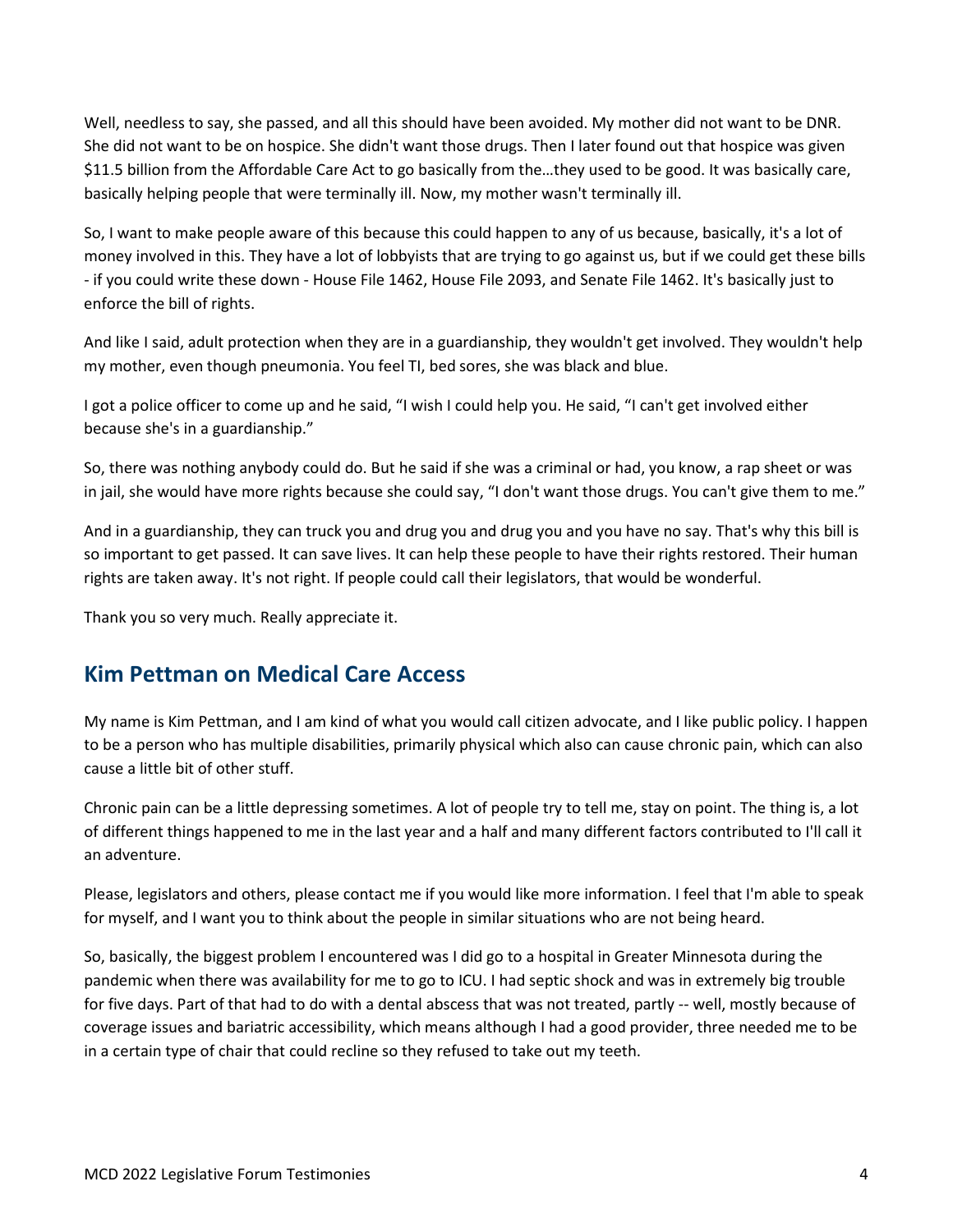Different people were saying, you've got to get this taken out, including my mom, a former nurse, and others, but this dental abscess led to a great deal of infection. There were a lot of obstacles and I tried very hard --I'll skip that part of the story. It was a really big problem.

So, one of the main problems I run into is once that ICU period was over, and there were other infections going on, too, and I don't know if you can see but here's my arm, so I'll describe it. I have kind of a swollen arm. Because of lymphedema. When I was really sick, my arm poofed out to twice the size. And you see, lymphedema and infections don't go together well. It's just not a good thing.

So, when I was in the hospital and became what is called post-acute status, my body had gone through the ringer, and not everybody knows that people coming out of ICU or very serious conditions can be…they take a while to recover, sometimes months.

Unfortunately, kind of bouncing off a little bit of what Joyce said, hospital lawyers. The bottom line is in hospitals, the lawyers and the leaders often don't care about people with disabilities, and if you speak up, there's a lot of retaliation. So can you figure out a way to protect the people with disabilities and older people within these settings.

And also, I was stuck in hospitals for over a year because there wasn't a place for me to go. We need bariatric accessibility in long-term care.

So, thank you very much.

## <span id="page-4-0"></span>**Kathie Leroy on the Right for People with Disabilities to Marry and Keep Disability Benefits**

Thank you to all attendees and speakers for your participation today. I'll admit I'm kind of wading in to my very first meeting here on the inspiration of my son, Mike Leroy. I will go back a bit and contextualize where I'm at.

Mike Leroy, my 16-year-old, is also attending today so you may see him in his window with short blonde hair, a green hoody, gray pants and sneakers. He's using computer out a bit, so you may see the school room behind him, sitting in a blue power chair and has a head array.

I am really thankful to hear so many of the aspects of ongoing policy and priorities. I will admit to not knowing if I'm exactly in the right wheelhouse of speaking points for all of those but very interested in future opportunities to contribute and help increase advocacy amongst care-givers as well as individuals with disabilities.

My main goal today is to speak a little bit on Mike's behalf to share a story of how he's been able to personally learn more about legislative process and begin to find his advocacy voice, and so he has given me permission and asked me to kind of cover a few things. I'll back up a bit and say, you know, one of the things as a parent really looking to try and help him find his way and dream big and get the support he needs in order to get his education and pursue jobs. And he asked me the other day if we were rich.

So that was an interesting question. And he followed that up with, "How are you paying for my equipment, my medicine, my helpers?"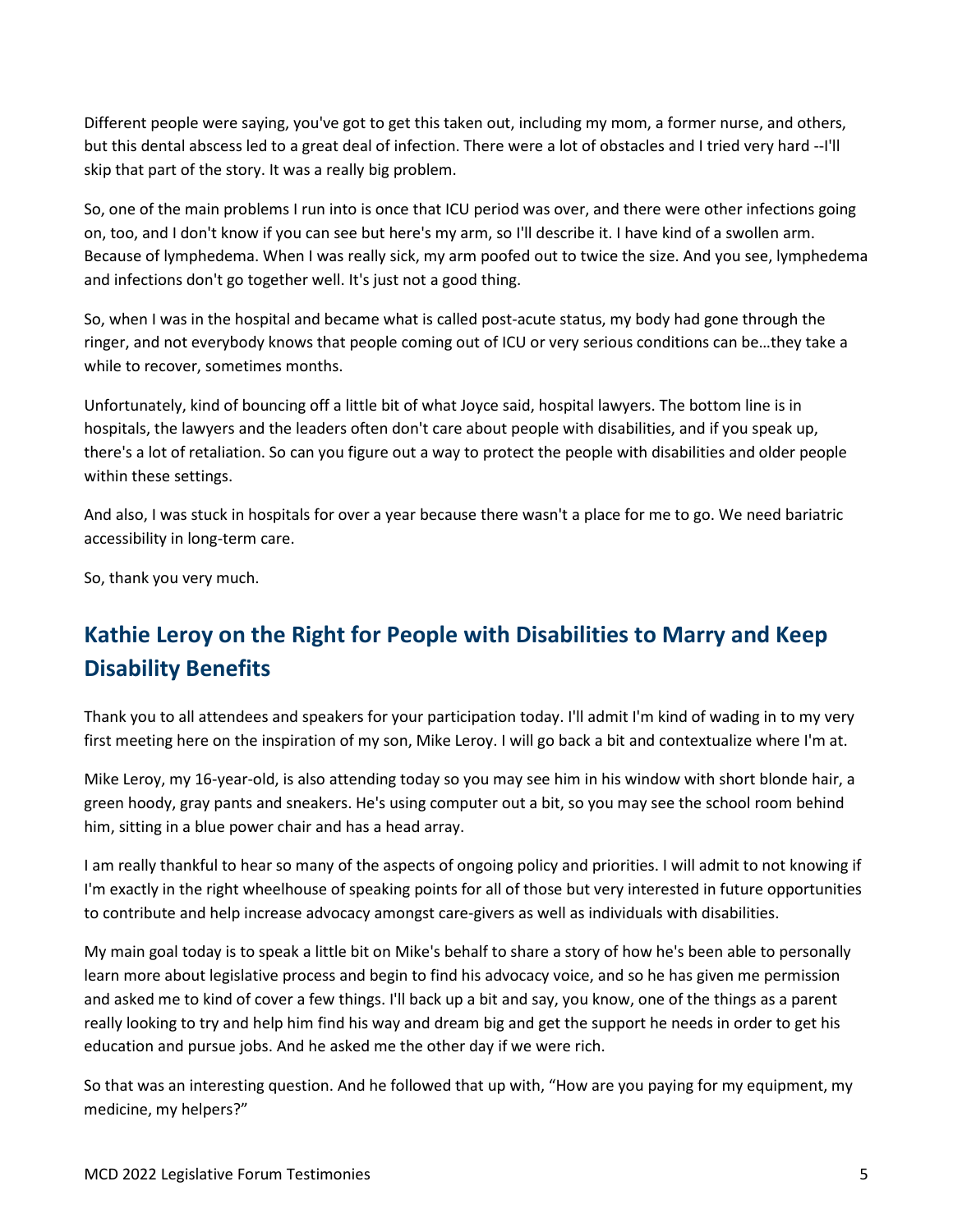So, what that kind of cued for me or made me sit up and look at is, you know, we're on about an 18 month window here before he turns 18. That's a heck of a lot of stuff for me to download from my brain to his brain, and thankfully, we've been including him in the process. He's met with his doctors, he's made active medical decisions, chosen to get a brain stimulator put in. He is showing all the signs of being a really great advocate, and so we'll be continuing to explore that.

But it reminded me of a conversation that we had a year or two ago when he asked, you know, he was talking about how he also would love to maybe have kids some day and would he get married and how would all that work. Well, I explained to him that, actually, the way some of that works is really complicated, and he might need to think about if he's getting married or not based on the way that some of the programs are set up in the United States to make sure that people have social services support.

All of that kind of set-up is to share that Mike has been able to participate in the Minnesota youth and government process for the last couple years, and just this past weekend I got the unique experience of being a bit of a fly on the wall with 900 high school students, grade 8 through 10.

Well, I'm just going to play for you, then, the purpose of his bill. He had asked me to share it and I'm happy to testimony as Kim did follow up with anybody that' interested, but I'm going to just play a minute. This is how he presented his bill, but I'll just do the front part here.

#### [BEGIN AUDIO CLIP]

People who are disabled deserve the right to get married if they would like to do so. So social security, medical comp or other civil benefits. Situations vary by state, but across the United States access to financial and insurance support for people with disabilities is often determined based on whether or not they or their spouse has a job and according to that an income and assets. If the spouse works, then a person with disabilities receives less support. This is unfairly keeping people with disabilities from marrying Because it limits the health and financial support they will get.

#### [END AUDIO]

So, again, that's just an abridged version, but I think speaks to the importance of really broadening awareness among people of all ages. I was really encouraged by the receptiveness of his classmates and everyone's reaction, which, quite frankly, I mean, it's not super formal feedback, but he got so many comments afterwards from attendees. I can't believe this is a thing, that's so unfair. We really they would to change this.

So, in closing, I know it's not an item on the agenda right now, but I think as a national and local to Minnesota concern that I just wanted to make sure we have a little bit of awareness around it, as well. Thank you.

### <span id="page-5-0"></span>**Mariam Egal on Special Education**

Thank you so much and good afternoon, everybody. I don't want to name names, but all the distinguished legislators, I say good afternoon.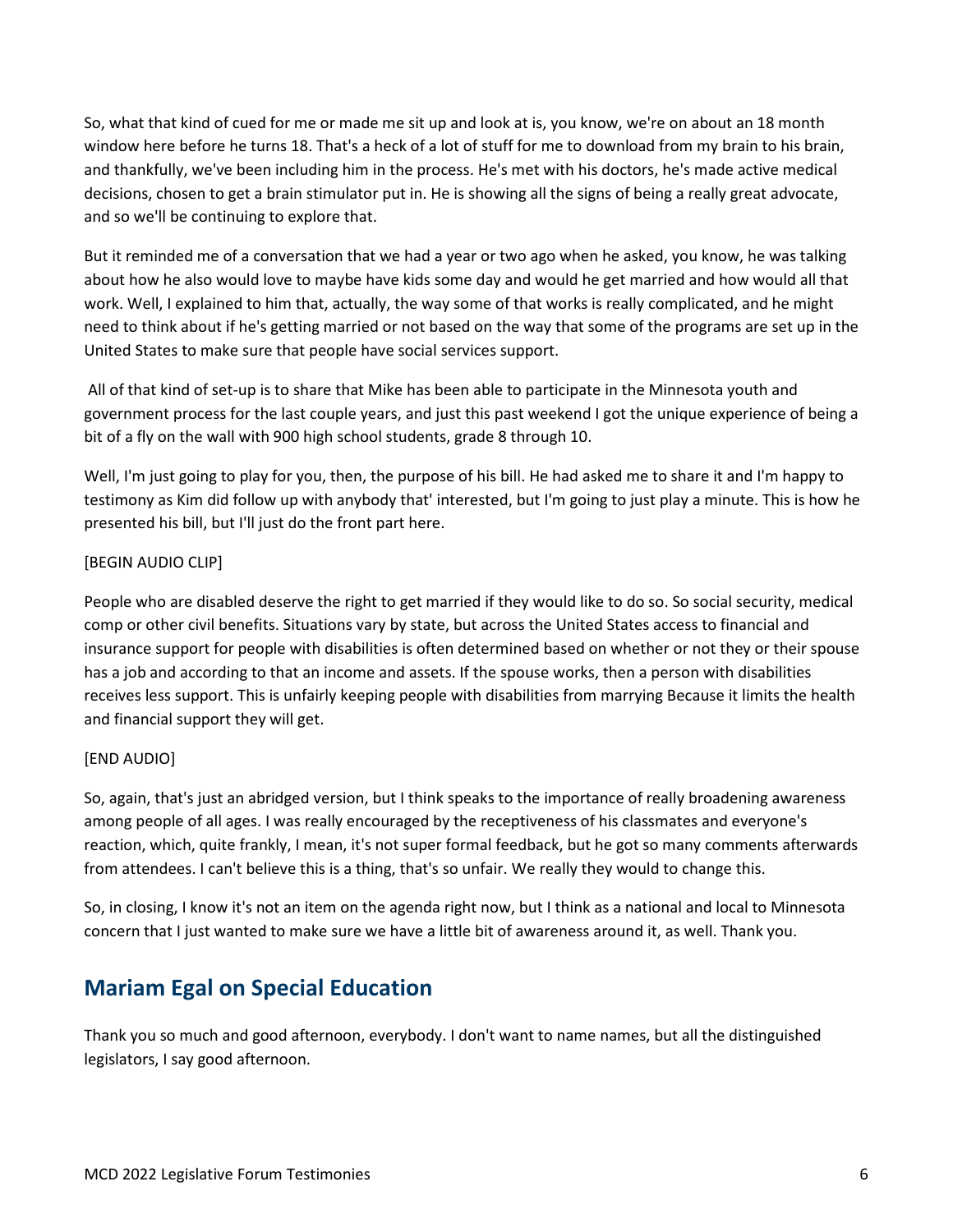I'm here as Mariam Asman Egal, as a mother and I want to share with you my story that pertains to my son. If I can share the screen for a minute - I can send that another time. He's 24 years old adult autistic who has never been identified or diagnosed with autism or any other condition. And who happens to be my son, you know.

There is nothing I could do, we missed early intervention because of my denial. We have a history of autism in our family, actually two of my younger sisters have two autistic children. One of them is a young adult, mine is only 4 years old and the last sister, her son is maybe 12 years old or 11 years old.

My experience with autism was when my son was three years old, his doctor said, "Oh, wow, you know what? You need -- I want to refer him to speech therapy. He has delayed speech."

And I did not like that, so I said, "Okay, let's make an appointment with a speech therapist."

And I did. And on my way from, you know, his pediatrician, to my home, my mom calls me, and I tell her, I said, "Mom, you know, I'm taking my son to see a special therapist."

And she said, "For what?"

I said, "For him to learn how to talk, he's behind with -- when compared to his peers."

And sure enough, my mom said, "Oh, get out of here. You see how he has a big head? Your dad had a big head, and guess when he spoke, when he was five years old. And so forget about that shit and move on."

So, I moved on. Because I really trust my home, and I don't want to spill over time but anyways, I have this young autistic adult male that I have raised on my own with no support.

But it gave me an incentive to work with families of children with autism, with families of children with special needs and make sure that they growth every intervention and that they dealt with the disability right there and then and embraced autism instead of being in denial because I was in denial.

My sister has -- who has the 30-year-old young autistic with severe autism in sin waited years back, "Oh, Mariam, I think he should be tested for autism."

And I was like, "Just because you got autism in your family doesn't mean that my son, you know, is a retard. No, he's not. My son is okay. Forget about it."

So, I was in denial so that cost us losing early intervention, but guess what? I educated myself about the autism. I started helping others so hide what I have to do for my own. I didn't want to say, "Oh, my, I have disability in my family." No, I was like, "Hey, who has, you know, any challenge, the parents."

I came to Minnesota solely for that and I have been here nine years just working with families of a different culture with the language barriers, with socioeconomic status barriers, with educational bearers, and with individuals, you know, that -- if helped earlier and with early intervention could [indiscernible] and integrate and live to their full potential.

So, I managed to do that and my work reflects I have shared -- I think with Trevor two links. I wanted you guys to see what my work has entailed and what was -- to me, what was an outcome, a positive outcome that came out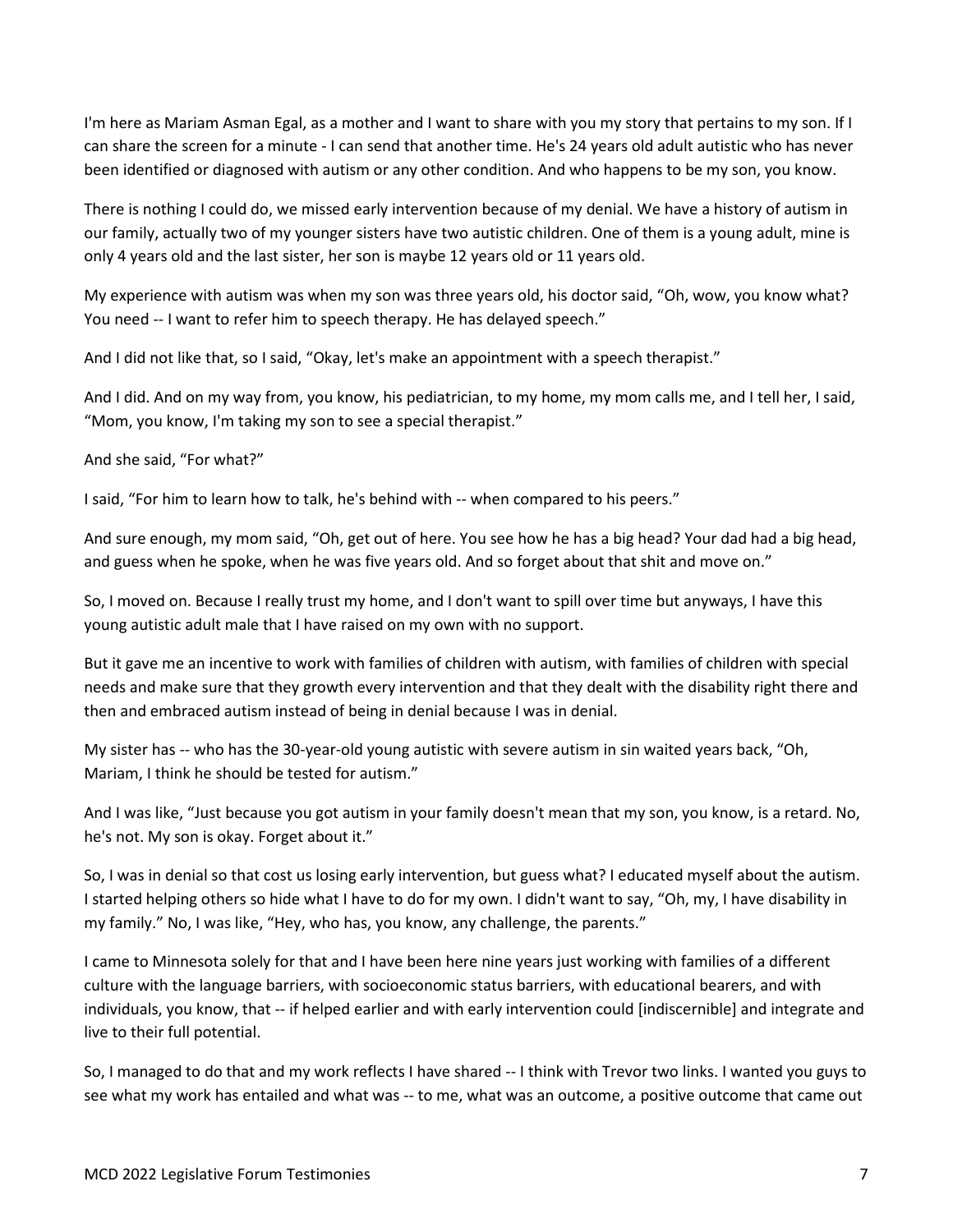of my work, the nine years that I was in denial about my own problems because my son was already a young adult, and he was in denial and he was in compliance.

And he was like, "No, I am not going to see anybody. I'm not crazy. You are crazy."

But I can see he's smart, he is super. He has some challenge that I helped, and I adopted in helping him with his challenge. And he is super smart. He's like if he wants something to happen, if he wants to buy a house now and he has saved money and he has worked hard on his credit, it has to be on time.

But then fortunately –

So, I have those recommendations. I recommend that we partner with these community and so that we can get their feedback in a culturally and linguistically appropriate manner.

Thank you so much and I'm sorry if I went over time.

### <span id="page-7-0"></span>**Jillian Nelson on Accessibility for Neurodivergent Minnesotans**

I wanted to bring forward three pieces of legislation. I'll introduce myself first, Jillian Nelson, the community resource and policy advocate for the Autism Society of Minnesota.

We are currently working on large package of bills. I want to highlight the overall package and then speak specifically about three pieces. We are working on expanding accessibility in the state of Minnesota. Minnesota has long been a leader in accessibility, but it is time that we recognize that individuals with invisible disabilities have unique accessibility limits that are not clearly outlined as in the Americans with Disabilities Act as that those with physical accessibility needs.

So, we're bringing forward a package that includes grants for public spaces, public courtroom bills, plain language bills that will all focus on expanding accessibility for all Minnesotans with all different types of disabilities.

One of those bills I'm going to speak to is our special education parent accessibility bill. Parents with disabilities face unsurmountable barriers in requesting accessibility accommodations through the IEP process. When this is brought to MDE or the Minnesota human rights commission, parents are often greeted with, well, with We need documentation that you followed the policy and procedure to request accommodations.

Unfortunately, at this time, there is actually no policy or procedure in how to request accommodations, as a participate in the IEP process. So, with the help of Representative Freiberg, we put together some policies and procedures on how parents can request accommodations in the IEP process, and we're hoping to move that bill forward with hearings in the House and the Senate and hopeful passage this coming session.

Under the encouragement of Senator John Hoffman, I have been working with Minnesota Disability Law Center, the Autism Senate Council, as well as a number of other organizations, to look at reforming rates for Medical Assistance for Employed People with Disabilities. These rates have not been adjusted in many, many years, and right now, they do provide a barrier for employed people with disabilities to access Medical Assistance, and in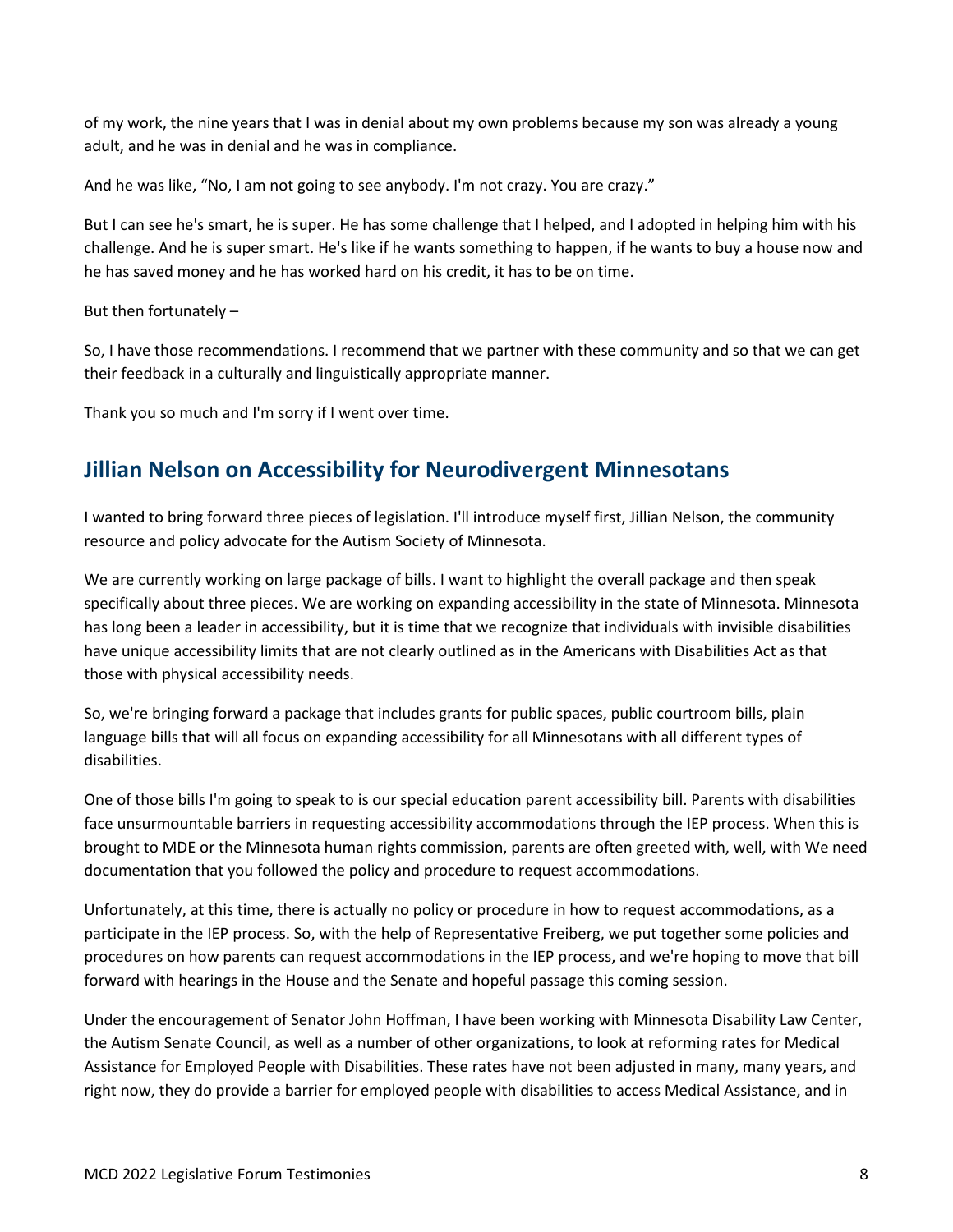many cases, may actually be keeping people with disabilities out of the workforce for fear of losing their benefits or not being able to maintain employment with the high level of fees to access your services through this program. We're hoping that if we can reduce these fees, we can increase employment in the disability community, which can hopefully help with some of our greater workforce crisis by getting people with disabilities back into the workforce while still being able to maintain their benefits.

And then the last bill I want to speak with is one very, very close to my heart. I've been working directly with the Disability Law Center to draft language regarding a task force. I have many people here, every story we've heard links back to the inaccessibility of our disability county and state services. And a person living in Minnesota with a disability knows that accessing Medicaid, accessing a waiver, accessing anything that relates to your disability through the county and state services is One of the less accessible systems that exist in this world.

I'm a firm believer that disability services should in fact be the most accessible system we have in any government system. So, Disability Law Center and I are moving forward with legislation that will propose a task force be assembled to look at the accessibility of all state and county disability services, as well as launch a number of different pilot programs to test out different solutions for accessibility so that we can move forward in making legislative changes and departmental changes to make sure that things like waivers, things like Medicaid, things like the Smart process, things like the MnChoice process are the most accessible systems so that the payment with disability that need services are able to get services.

With that I feel like I covered a whole lot of information. But that's what I wanted to share. If anyone has any questions or information or if any representatives or senators listening to want to join us on this work, feel free to reach out to us at the Autism Society of Minnesota. We are happy to work together to make the most accessible Minnesota possible.

### <span id="page-8-0"></span>**Damion Lievstad on Homecare Workers**

Thank you for having me. My name is Damion Lievstad. I currently liver in Plymouth out with my parents. I was born with a neurological disorder called Spinal Muscular Atrophy, and I've been in a wheelchair since I was ten years old.

Subsequently, I've been using home care services since I moved to Minneapolis in 1992. Well, not just in Minnesota but nation-wide. The shortage has a tremendous impact on those of us who rely on home care services, as it inhibits our ability to experience the sense of security or stability in our lives that most people take for granted.

Due to our inability to hire and retain quality home care workers, we know our health safety and needs will not be consistently met. Without this basic expectation, it's difficult to know what next week, next month or certainly what the next year will look like. It makes it impossible to plan for a paid job, planning event with family and friends, or get involved in our communities.

After all, simply surviving becomes our primary task. While I've been blessed with [indiscernible] family…The time, energy and challenges are finding workers-for me and thousands of other people with disability can be really vulnerable, burdensome and a time with little hope.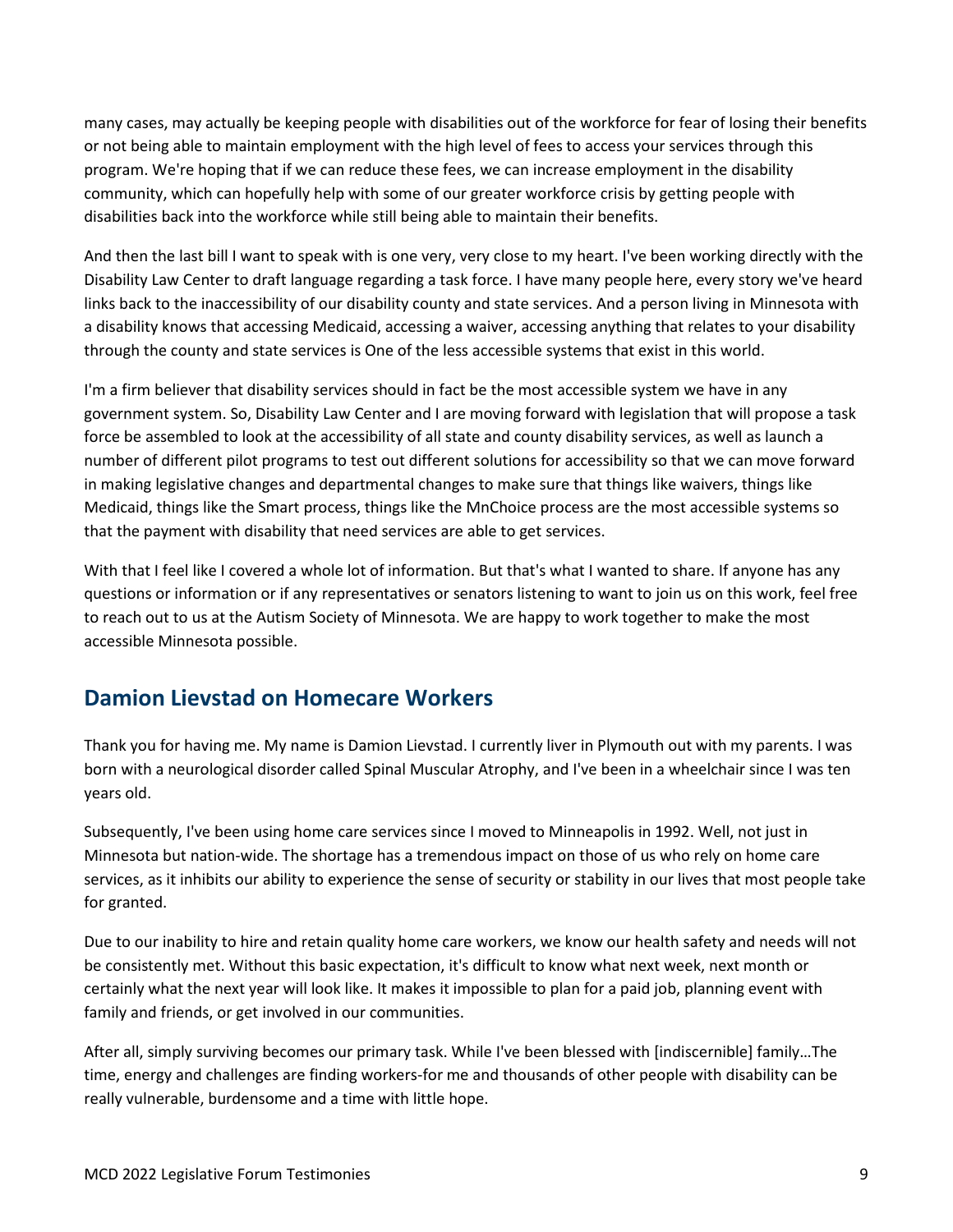Yet, I am confident if we work together on services together, as people rely on services, people providing services, people coordinating service and with our family and friends, the future can be amazing for all of us.

To do so, however, we must be willing to talk openly and listen intelligently to people who use and rely on these services.

The workers in the profession in order to increase our -- in order to increase workers coming into the workforce. I believe there are several things the state can do. One is to create a college tuition credit program. This credit program for those who want to go to college could get a tuition reimbursement by working in home care. This would not only bring people into the home care field, it would also provide equity for other people who cannot afford college or a means to do so. Currently, Representative Clevorn of District 44A has HF 338, which is a bill to set up a program for that.

Another program would be a student loan payback program. After graduation, majority of students who were home care workers during college move on and find odds full-time jobs. Without the life-sustaining support that I require.

Similar to the college version, this would create, encourage students to continue to work in home care industry and provide care to elderly and disabled Minnesotans while -- making college more affordable to those who otherwise could not attend.

Another thing they could do is create a tiered-wage system for PCAs. Most PCAs start out making the same wage as someone who's worked five, ten or 15 years as a caregiver. We need a tiered system that will pay PCAs more that have worked longer and developed more skills.

Health care will allow home care workers the ability to -- health care like MnCare for someone working in home care, even part time, to be able to get affordable insurance. Currently due to low wages, many home care workers have two to three care jobs which then puts them over the income limit to qualify for subsidized health care.

Currently if you have over ten hours your PCA is paid 7.5% more. But we need to make a tiered system so that our clients with greater needs can receive more competitive waivers and change the system so that high needs clients have the ability to attract and retain quality home care workers.

Thank you.

### <span id="page-9-0"></span>**Lisa Juliar on Covid Policies and Disability**

Hi, thank you. Thank you for having me and allowing me to share just a small part of my story.

For the last 20 years, I have been an advocate for inclusion both in education and in health care. For the last decade, I've worked as a patient and family engagement specialist, working towards safety in all settings of health care.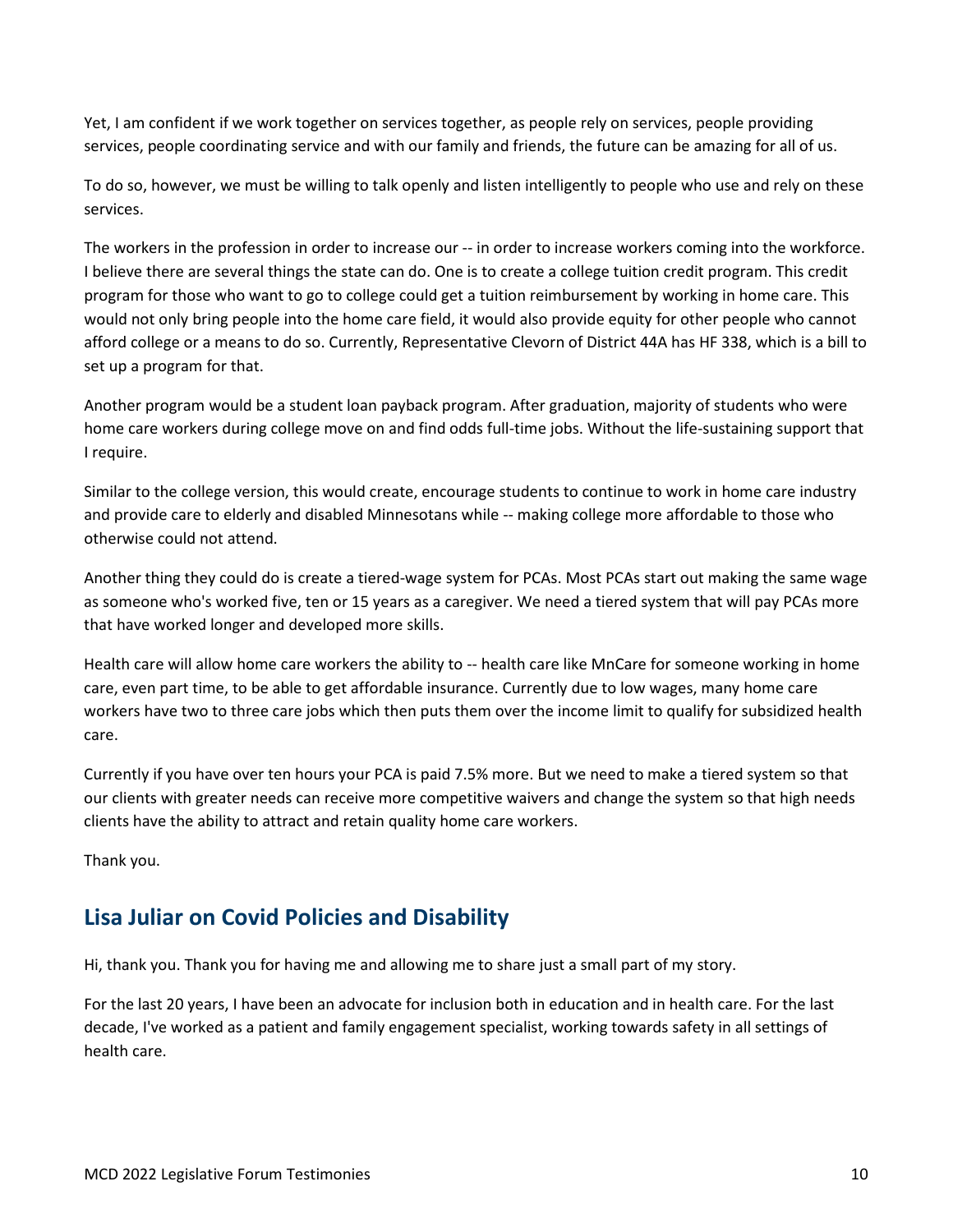I would just like to share a bit of my story because for the last two years, my son has essentially been excluded from society. And I would like to just share it and hopefully there will be some changes coming in the future.

As we know, there was distance learning, my son has a chromosome disorder and is nonverbal. He was not educated for a full year because he is not able to learn in a virtual setting. He is not able to talk because he has some low muscle town in his face and so he drools. That means that he is not able to safely wear a mask without feeling like he is drowning.

In the last year, he has been denied urgent care when he slammed his finger in the car door and was pleading and had been in pain because he couldn't wear a mask. He was not allowed to come to speech therapy because he was not able to safely wear a mask. He has shunned from restaurants. He has been kicked out of movie theaters. He has been disrespected. He has been made fun of. I have been accused of not caring for our community and told to keep him home until the pandemic has passed.

I understand that this is not the mainstream narrative that everybody clings to, but this is important as a person with a disability. I have never in my wildest dreams imagined that he would be so discriminated against, shunned, and excluded from society as he has in the past two years.

He has not seen his social worker for two years. He has not been able to access vocational rehab. He is 20 years old, he has very limited time. He has decreased his reading exponentially. He is depressed. He has not seen his friends.

This is a tragedy, and it is not meant  $-$  it is not okay to  $-$ 

And now, and now we are going to put more mandates out there and exclude him further.

I want to say to any legislators, any leaders that if you are not paying attention to people that cannot safely adhere to these mandates, you are part of the problem.

Owes a gentle, kind soul who loves people. He also relies on facial expressions to communicate, so at times, I have taken my mask off to communicate with him. He touches my face, he brings himself closer to me. I am his only connection sometimes to society. And I've been yelled at because my mask is below my nose.

I am shaking right now, I am sad but there is no reason that we should come to this as a society. He is not a leper who should be shunned and not allowed to participate in all the things that you all participate in, that everybody around him participates in. This is a tragedy that needs to be looked at.

Thank you very much for your time.

#### <span id="page-10-0"></span>**Karen Larson on Direct Support Professional Crisis**

Thank you very much. I'm sitting her crying. I would my agenda, everything all ready to go, and Lisa you blew me out of the water, Lisa, thank you very much. You guys got to understand, when you hurt a child, you better watch out because mom is coming full force.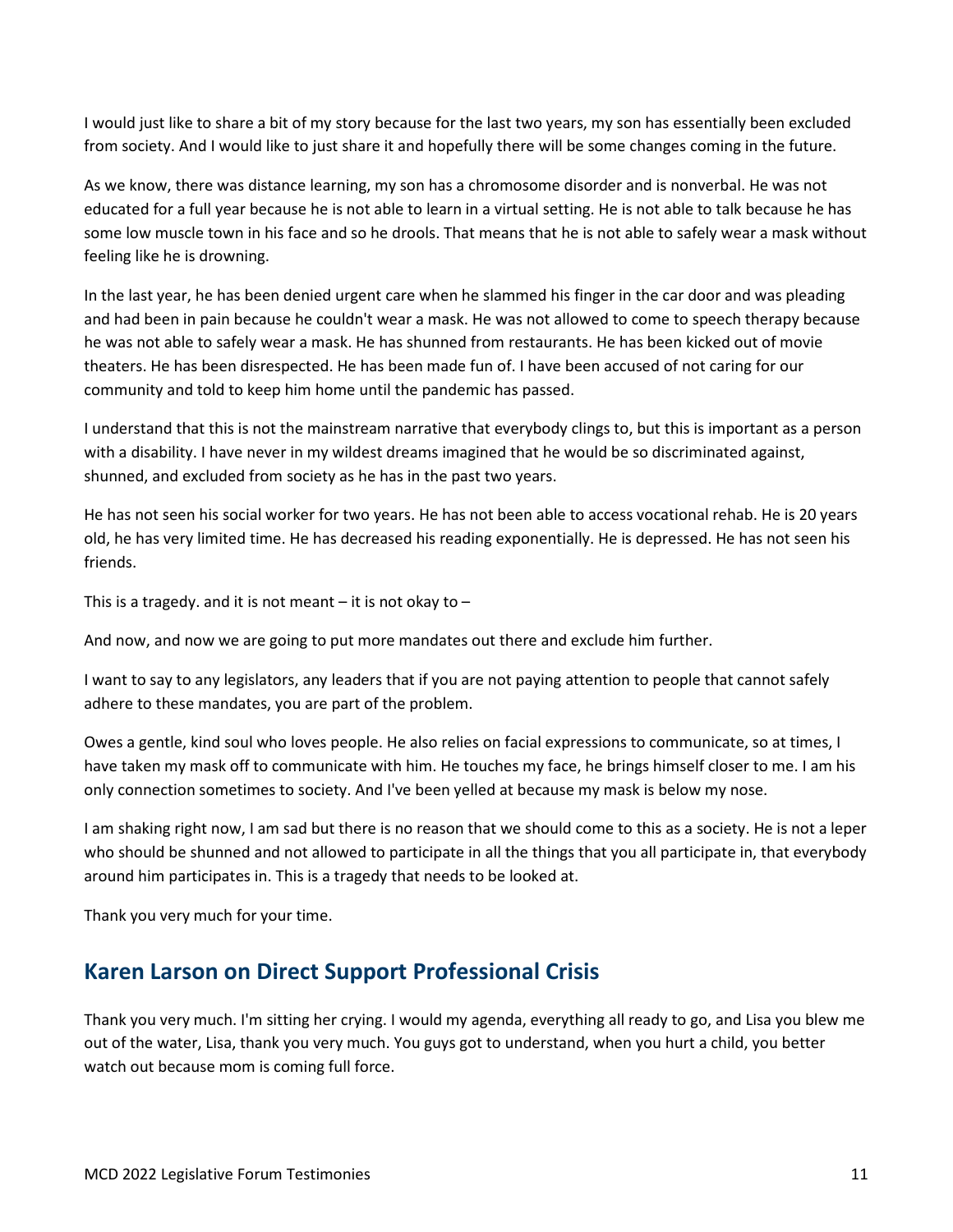My son is 34 years old, and we've had to fight every fight between education, between medical issues, between just getting the services we need. It's really important.

I was so proud and happy to hear, that you all want to hear stories, right? Well, hearing them and making action on it are two different things. We need you to hear. We need you to listen, we need you to understand. You don't walk in our shoes. You don't know what it's like to get doors slammed in your face and if you do, thank you, but most folks don't know that because they don't walk this road we walk. They don't know how hard it is.

We have -- I've been fighting for 34 years, and things just are getting worse now, you know. We thought we were -- Minnesota was doing really good I thought I would never hear this in the State of Minnesota again.

The main reason I raised my hand is up until the point I raised may hand, we didn't talk about the direct support professional crisis we have; and thank you, Damion, for covering that issue. Thank you for everybody else for covering that issue.

You know, people are sitting in their chairs all night and not getting to bed because they don't have staff to put them to bed and they don't have staff to get them out of bed. People are not going to work because there's nobody there to support them at work. You can't put people to work if you don't have the supports there for them to work, period.

You have to watch where the funding is going. You funded PCA. Awesome, PCA, awesome, thank you very much. But there are other support workers like DPSed out there that did not get a raise, did not get the funding they need.

And I want to talk about a provider aspect. I'm not a provider. I don't work for a provider but I'm telling you right now there's doors closing everywhere in Minnesota. There's group homes shutting down houses and moving people to a strange neighborhood. Pack up your house now, you have to move to Minneapolis because there's no house here for you. Changing the person's whole atmosphere, environment. They know where the local grocery store was, and now they don't because they moved to Minneapolis, and they know nothing about that community.

Now folks are stuck at home, no job, no communication, no community involvement, no socialization. Talking about shunning, because that's where we're headed and it's happening every day, an employer that's been around forever and ever said if I lose one more DSP, I'll have to shut my doors and they've been around forever and it's happening every day. This is not a crisis anymore, you guys, we're moving into emergency care needed now. We need to do something. And if you need more information, the University of Minnesota ICI has tons. You want stats to support the stuff that I'm talking about passionately, Amy's got the stats. We just need to pass legislation so folks get what they need, and shunning folks is not happening.

We've worked really hard in Minnesota to hold that up and make a wonderful Minnesota for everybody. Let's don't go backwards. Let's make it better. Let's be number one again. Thank you.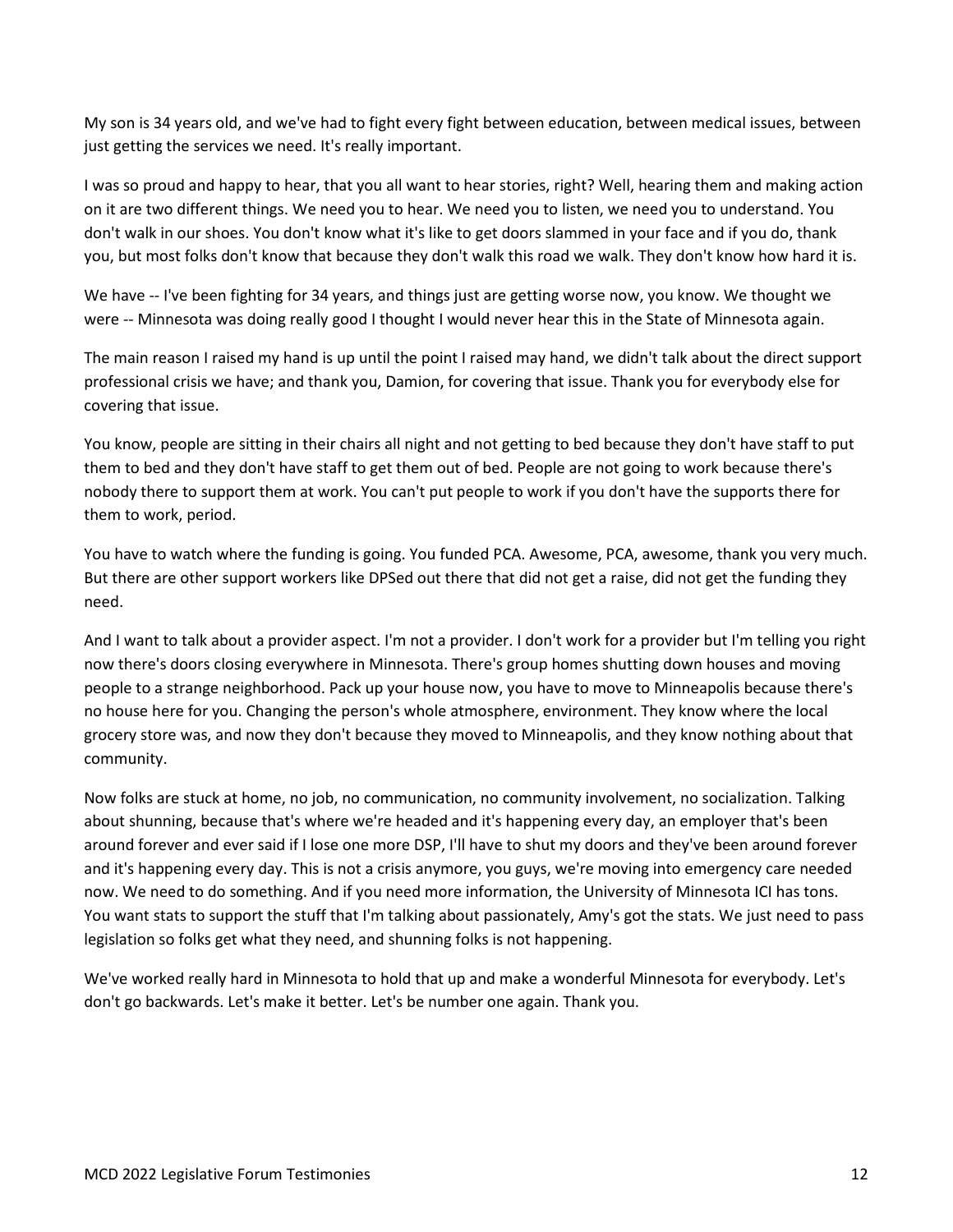### <span id="page-12-0"></span>**Roger Day on ADA Violations**

First off, I want to congratulate and thank everybody who's helped create this event and everybody who's participating in it to make it what it is. This is really a fantastic thing, if there's anything that I really want to drive home is that more of all of this good work will be great, and so my message is, I like the progress and the passion that I see, and I want to compliment everyone on following their passions.

In my early 30s, I was disabled by Minnesota's government in general and its judiciary in particular, and so I have PTSD from governmental and judicial abuses, and so I've got a bit of a unique disability. My disability only really shows up when I deal with government to try to overcome the abuses, and I developed a government phobia, frankly. And so, it makes it very hard to take political action to try to address the cause of my disability which is political activity.

Really hateful political activity on the part of certain individuals in positions of power. I'll leave it at that, but I suffer from a number of legal challenges, and I have turned to the Minnesota Disability Law Center over the years for help with those challenges, and the Minnesota Disability Law Center just doesn't have the resources to be of enough help to me. I've gotten a little bit of help from the Disability Law Center, but it hasn't been nearly enough, and I've had to go into state and Federal court on my own and the State of Minnesota who I've been trying to bring to justice has let its lawyers put up differences, such as sovereign immunity from the ADA.

And so, I've tried to sue the State of Minnesota for ADA violations, and the State of Minnesota has tried to get out of them, and I think that's atrocious. That the state of Minnesota allows the state Attorney General to make arguments that the state should get out of ADA violation litigation.

So, it's a mess. I think the legislature should look very hard at what the Attorney General's office does, and I think the Disability Law Center could be a big help with that. So, the one thing the legislature could do is provide a lot more funding and direction for the Disability Law Center and can also look directly at what Minnesota does within disability litigation. Because Minnesota does not play fair and state and Federal judges actually go along with the dishonesty of the Attorney General's office.

And so, we've got a serious problem with judicial corruption and with a state Attorney General's office that is not working for the people but is actually working against the people.

So, again, keep up the good work. This is a really great community, and I think we've got a lot of work ahead of us. The pandemic has created new challenges, and I see people rising to those challenges, and it's really wonderful. So, let's keep meeting and keep working.

Thank you.

### <span id="page-12-1"></span>**Pat Lang on Parenting a Child with a Disability**

My name is Pat Lang. I am the parent of a very, very medically fragile child. I am also the coordinator for the health information center at the PACER Center, so I've been –